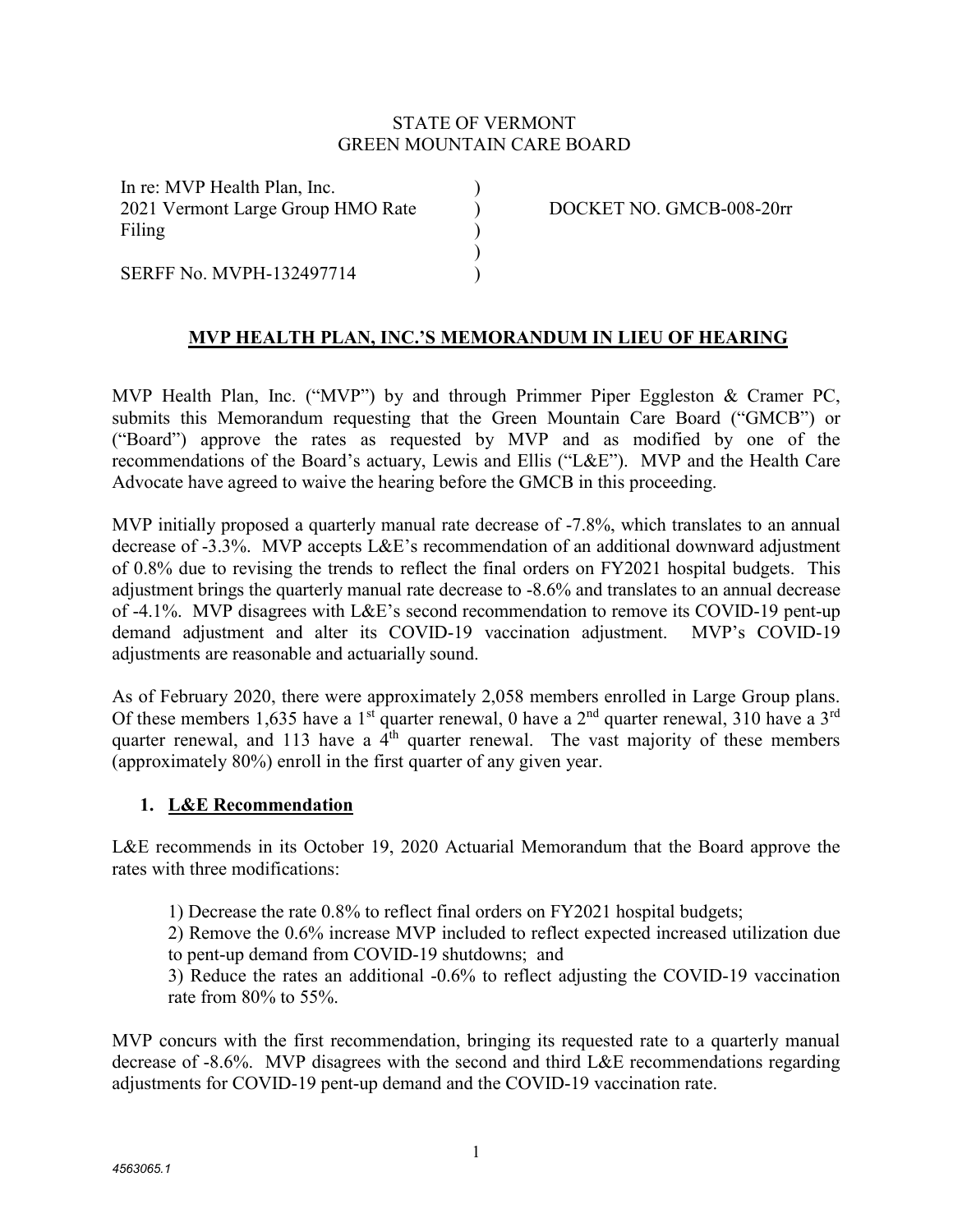L&E Agreement with MVP.

L&E found the vast majority of MVP's rate filing and conclusions to be reasonable and appropriate:

Rate development methodology: L&E found MVP's assumptions to be reasonable and appropriate.

Age and gender factor changes: L&E found that MVP appropriately corrected for the average age/gender of the population being slightly younger than the prior experience period. MVP addressed this by re-normalizing the demographic factors and increasing by 1.2% to maintain the necessary premium level. L&E found the normalization methodology to be reasonable and appropriate.

Medical trend: L&E found MVP's development of medical trend using negotiated unit cost change with providers and GMCB approved rate changes to be reasonable and appropriate. They also found MVP's use of a 1.0% utilization trend to be reasonable and appropriate using the results from the L&E analysis and review of the 2020 QHP filing.

Unit cost trend: L&E recommended that MVP modify the filing to reflect the fact that the unit cost increases in the approved hospital budgets are lower than anticipated at the time of MVP's initial LG HMO filing. MVP has accepted this recommendation and lowered its rate request an additional 0.8%.

Rx trend: L&E found MVP's use of Vermont specific data from its PBM vendor and methodology, and the allowed Rx trend of 7.9%, to be reasonable and appropriate.

Administrative expenses: L&E found MVP's assumed general administrative load of 8.6% of premium to be reasonable and appropriate. L&E recommends that the GMCB not reduce MVP's contribution to reserves from the 2% requested.

## L&E Disagreement on COVID-19 with MVP on Two Issues.

L&E disagrees with MVP's prediction that providers will operate at 110% to address the pent-up demand for elective procedures due to COVID-19 shutdowns. L&E also disagrees with MVP's prediction that the vaccination rate will be 80% for COVID-19. L&E recommended removing the 0.6% rate increase for pent-up demand. They recommended decreasing the vaccination rate to 55%, which translates to an additional 0.6% rate reduction. MVP disagrees with these recommendations and maintains that its assumptions are reasonable and actuarially sound, as explained below.

## **2. The 0.6% Increase to Reflect Pent-up Demand Is Reasonable and Accurate.**

MVP assumed that decreased utilization in early 2020 will result in an increase in utilization later in 2020 continuing through the first four months of 2021. Health care providers will operate at 110% capacity from August 2020 until April 2021 in order to eliminate backlog, treat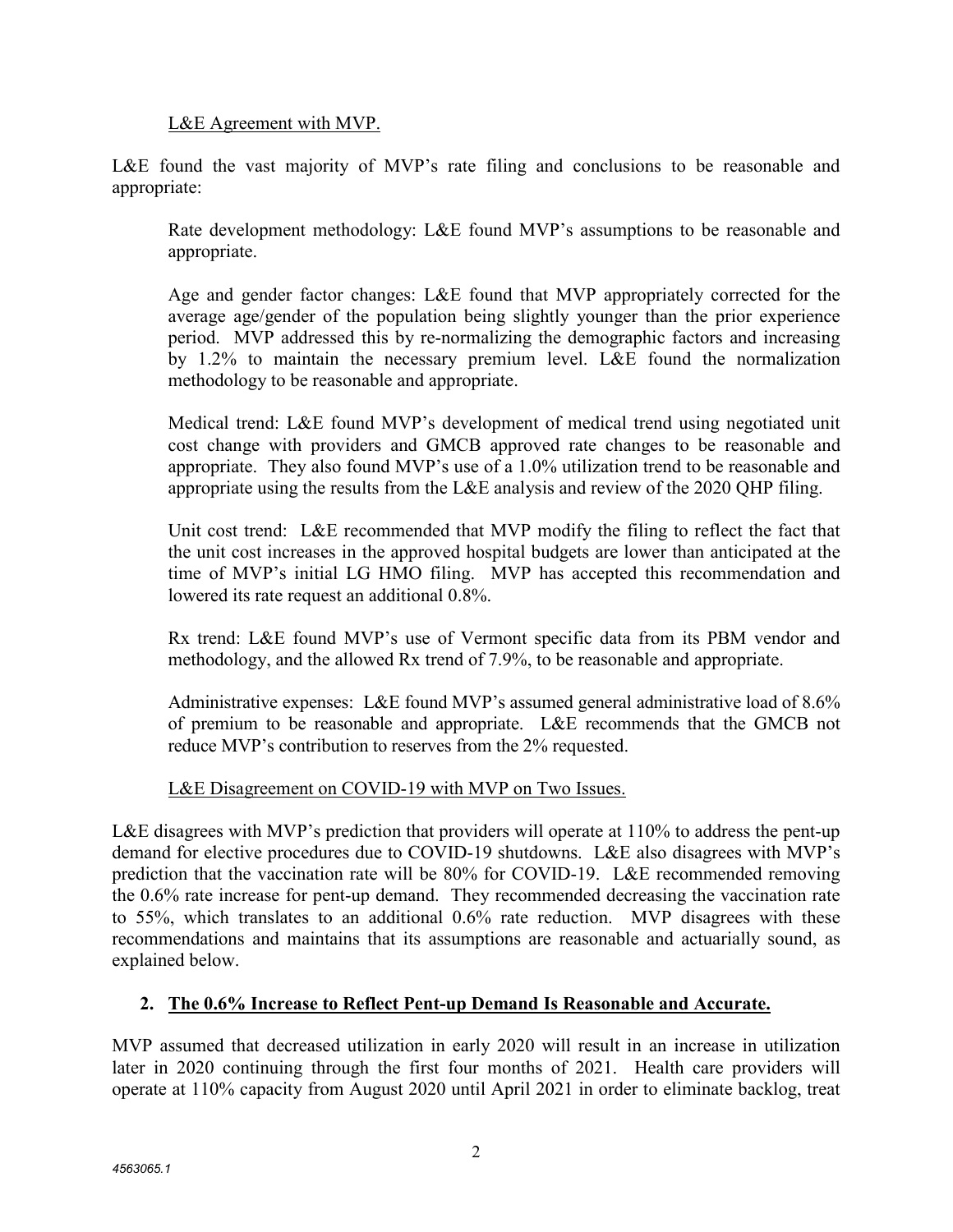patients who have put off important non-emergency procedures as a result of Vermont's stay-athome orders, and recoup lost revenue. It is reasonable to assume that providers will seek to promptly provide patients the care they need, and are willing to work a reasonable number of additional hours to ensure their patients' health. It is unreasonable to assume that providers will delay care to their patients and rely on government financial assistance instead of seeking out additional revenue. Government assistance has not enabled providers to significantly recoup lost revenue, and providers for MVP are generally struggling and will work at 110% capacity. If, as L&E suggests, providers do not operate at above pre-COVID levels, providers will not be able to eliminate the unique and unsustainable backlog due to COVID-19.

## **3. The 80% Vaccination Rate and Resulting 0.6% Rate Adjustment is Reasonable and Accurate.**

MVP assumed that a vaccine for COVID-19 will be available in early 2021, at \$75 per dose. MVP predicts that 80% of MVP's membership will receive the vaccine in 2021, resulting in a per member per month cost of \$5.00. MVP's 80% assumption falls between the 55% vaccination rate for the flu and the vaccination rate for Measles, Mumps and Rubella, which is north of 90%.

L&E recommended a vaccination rate of 55%, consistent with flu vaccination rates. L&E's proposed 55% vaccination rate, which L&E aligns with flu vaccination, flies in the face of the evidence and common sense. The daily news reports of people contracting and dying from COVID-19, the daily work and family COVID-19 discussions, and continued observance of COVID-19 precautions such as working remotely, all support the general proposition that Vermonters are more frightened about spreading, contracting and dying from COVID-19 than the flu, and will seek out and take the COVID-19 vaccine at much higher rates than the flu vaccine.

## **4. MVP is Lowering Costs, Promoting Quality Care and Access, and Affordability in this Rate Filing.**

The Board shall modify or disapprove a rate request only if it is unjust, unfair, inequitable, misleading or contrary to law, or … fails to meet the standards of affordability, promoting quality of care and promotion of access.  $8 \text{ V.S.A.}$   $\S6 \text{ 5104(a) and } 4062(a)(2)-(3)$ .

MVP has taken a number of actions in this filing to keep rates as low as possible: 1) agreeing to accept L&E's recommendation to incorporate the actual hospital budget orders from the Board which will lower the rate; and 2) working over the past several years to manage its administrative expenses, and in this filing the projected administrative expenses of 8.6% of premium is less than the actual calendar year 2019 expenses of 9.3%.

The Board may take judicial notice of the facts detailed in its 2021 QHP Rate Filing and at the July 21, 2020 Rate Review Hearing (GMCB Docket #006-20rr), showing that MVP has taken the following significant steps to contain costs and address affordability, access, and quality of care:

(1) MVP strives to put forth the lowest premium possible relative to the benefits it is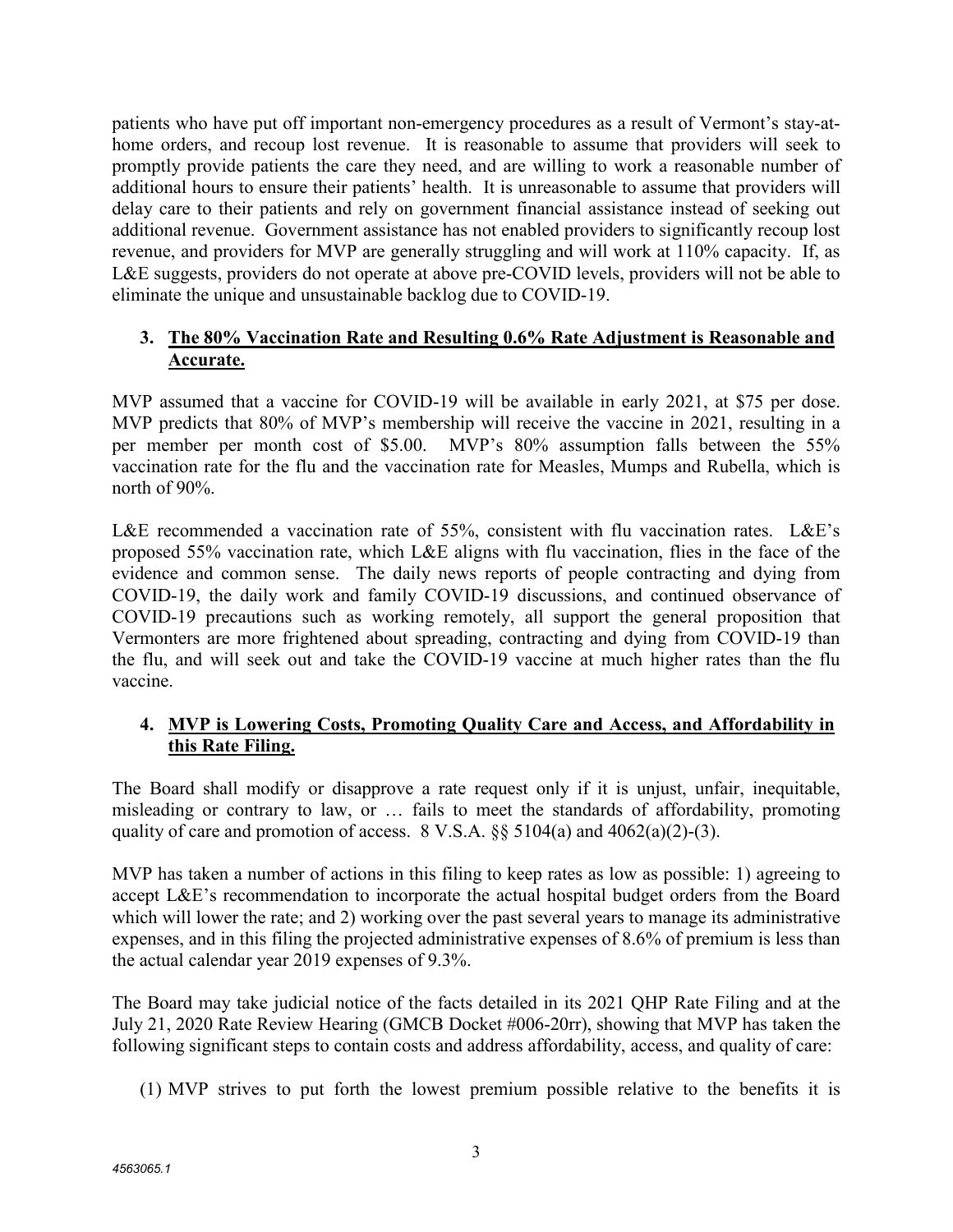covering;

(2) MVP promotes an affordable rate with a quality product;

(3) MVP supports Vermont providers in achieving quality for its members through the Marketplace Primary Care Improvement Program;

- (4) MVP promotes primary care;
- (5) MVP employs a comprehensive staff of clinicians;

(6) MVP administers over 10 specific care management programs directly with its members;

(7) MVP engages in a competitive bidding process;

(8) MVP contracts with a Pharmacy Benefit Manager to get the best prices on prescription pharmaceuticals;

(9) MVP undertakes an annual initiative focused on reducing administrative costs;

(10) MVP strives to increase member engagement and cost transparency via its website;

(11) MVP supports the use of telemedicine;

(12) MVP maintains a nationwide network of providers;

(13) MVP has a dedicated unit that investigates fraud;

(14) MVP has met with Vermont Health Connect and Blue Cross Blue Shield of Vermont to discuss and create consumer outreach programs;

(15) MVP has robust evidence-based guidelines such as MVP's Medical Policies and Utilization Management Program designed to decrease unwarranted variations in care and support appropriate utilization;

(16) MVP's New York and Vermont business is accredited by The National Committee for Quality Assurance;

(17) MVP's administrative loads have fallen in recent years.

## **5. Conclusion**

MVP requests that the Board approve a quarterly manual rate decrease of -8.6%, which translates to an annual decrease of -4.1%. The -8.6% figure includes L&E's recommended decrease of - 0.6% for revising the trends to reflect the final orders on FY2021 hospital budgets. MVP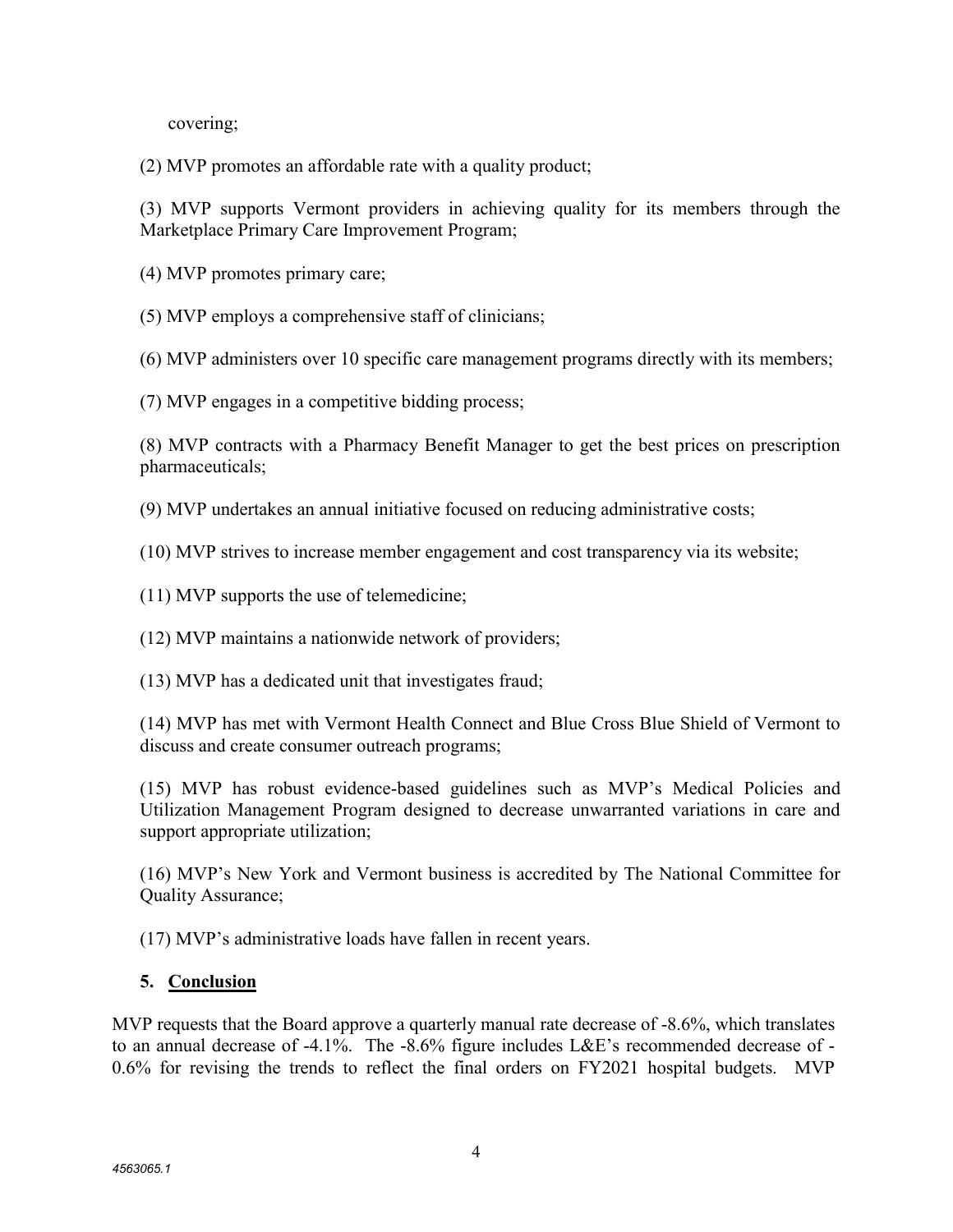requests that the Board accept MVP's reasonable assumptions on COVID-19 pent-up demand and vaccination rate, reflected in the -8.6%.

#### Dated: October 27, 2020 PRIMMER PIPER EGGLESTON & CRAMER PC

By: */s/ Gary F. Karnedy*  Gary F. Karnedy, Esq. Michelle T. Bennett, Esq. 30 Main Street, Suite 500 P.O. Box 1489 Burlington, VT 05402-1489 (802) 864-0880 gkarnedy@primmer.com mbennett@primmer.com

*Attorneys for MVP Health Plan, Inc.*